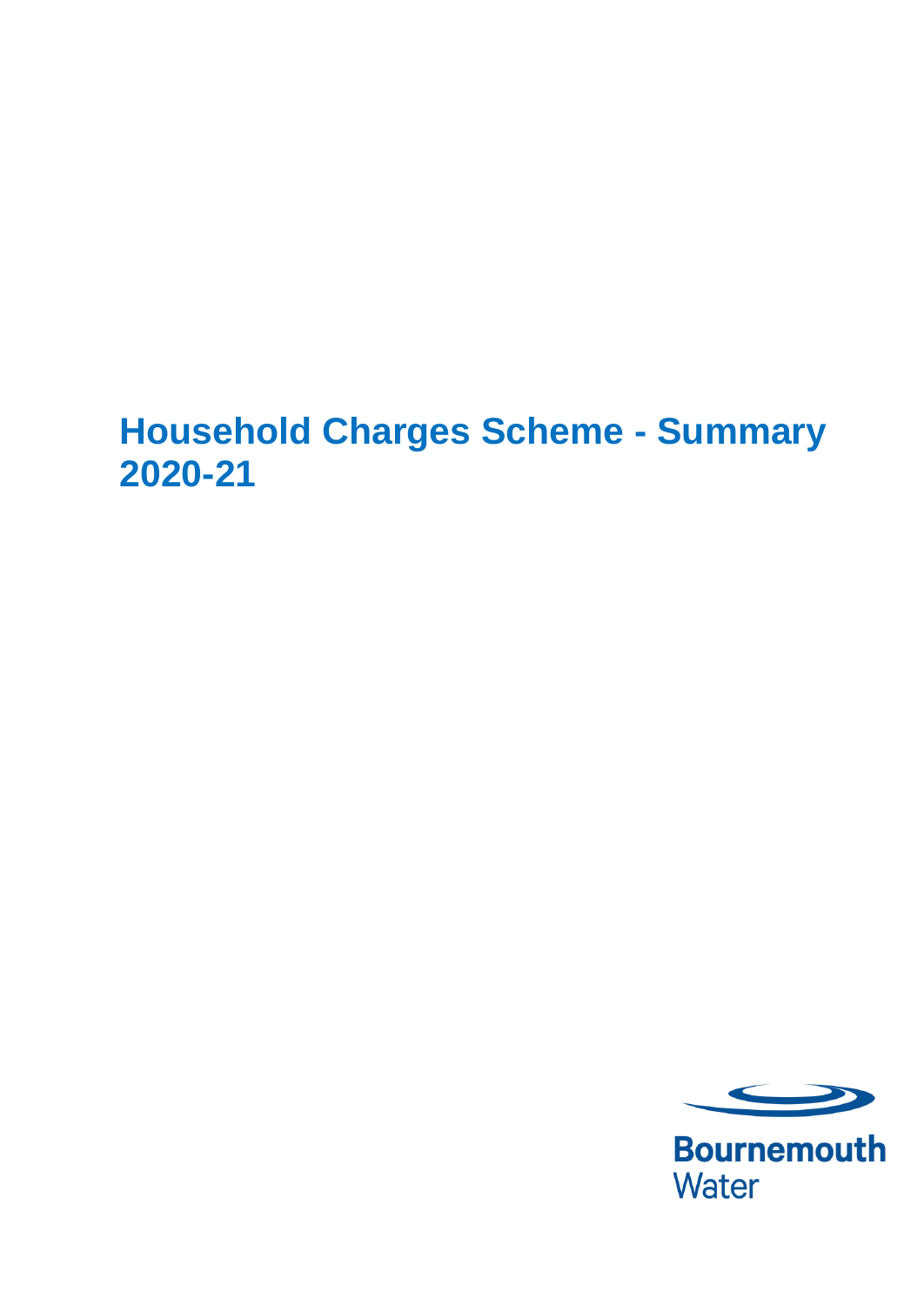## **SECTION 1 - TABLE OF CHARGES FOR CUSTOMERS 2020/21**

**The following table contains the tariffs and charges for Domestic customers who receive a water service from Bournemouth Water.** 

| <b>Description of Charge</b>         |                                                                                                                                                                                                         | <b>Charge 2020/21</b><br>£ (excluding VAT)             |  |  |  |
|--------------------------------------|---------------------------------------------------------------------------------------------------------------------------------------------------------------------------------------------------------|--------------------------------------------------------|--|--|--|
|                                      | <b>Unmetered Domestic Water Tariff</b>                                                                                                                                                                  |                                                        |  |  |  |
|                                      | 1. Standing charge:                                                                                                                                                                                     | 28.76                                                  |  |  |  |
|                                      | 2. Rateable value charge (per £ RV)                                                                                                                                                                     | 0.5264                                                 |  |  |  |
|                                      | Other unmetered water charges                                                                                                                                                                           |                                                        |  |  |  |
| 1.                                   | Unmetered watering points                                                                                                                                                                               | 74.84                                                  |  |  |  |
| 2.                                   | Unmetered swimming pools                                                                                                                                                                                | 60.06                                                  |  |  |  |
|                                      | <b>Assessed meter charges</b>                                                                                                                                                                           |                                                        |  |  |  |
|                                      | 1. Standing charge:                                                                                                                                                                                     | 28.76                                                  |  |  |  |
| 2.                                   | Assessed Charge per cubic metre (Estimated use in cubic metres)<br>One person (60)<br>Two person (105)<br>Three person (125)<br>Four person (140)<br>Five person (160)<br>Each additional occupant (20) | 64.11<br>112.19<br>133.56<br>149.59<br>170.96<br>21.37 |  |  |  |
| <b>Metered Domestic Water Tariff</b> |                                                                                                                                                                                                         |                                                        |  |  |  |
|                                      | 1. Standing charge:                                                                                                                                                                                     | 28.76                                                  |  |  |  |
| 2.                                   | Consumption charge (per cubic metre)                                                                                                                                                                    | 1.0685                                                 |  |  |  |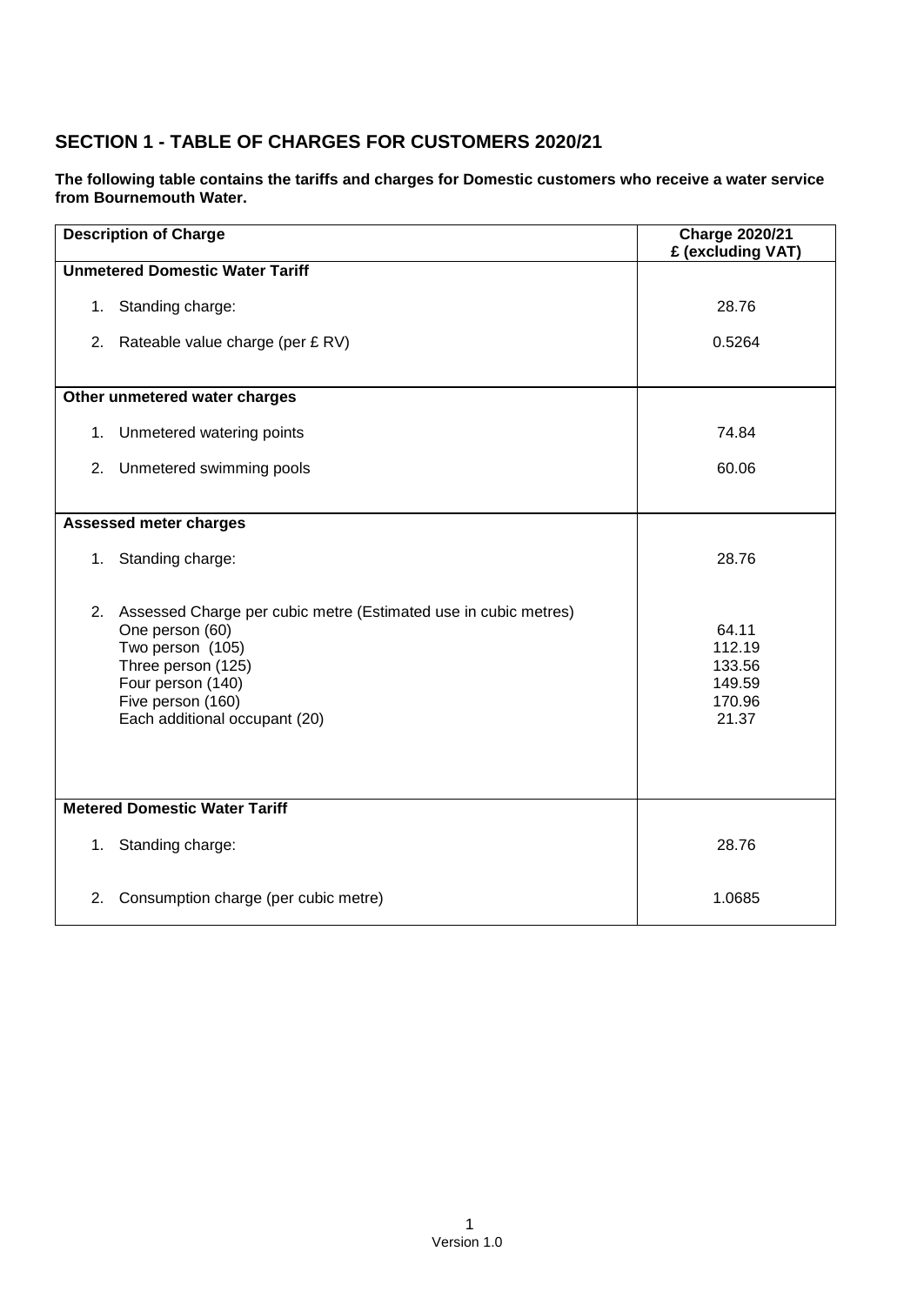## **SECTION 2 – TABLE OF CHARGES – SUPPORT TARIFFS 2020/21**

**The following table contains the tariffs and charges for Domestic customers who are on either the WaterCare or WaterSure tariff.** 

| <b>Description of Charge</b>                              |       | <b>Charge 2020/21</b><br>£ (excluding VAT) |                |
|-----------------------------------------------------------|-------|--------------------------------------------|----------------|
| <b>Unmetered Domestic Water Tariff</b>                    |       |                                            |                |
| 1. WaterCare Tariff Assessed Charge Band 1: 2: 3          |       | $\overline{2}$                             | $\overline{3}$ |
| One Person Assessed Charge (est use 60m <sup>3</sup> )    | 46.43 | 69.65                                      | 78.94          |
| Two Person Assessed Charge (est use 105m <sup>3</sup> )   | 70.47 | 105.72                                     | 119.81         |
| Three person Assessed Charge (est use 125m <sup>3</sup> ) | 81.16 | 121.75                                     | 137.98         |
| Four Person Assessed Charge (est use 1403)                | 89.17 | 133.77                                     | 151.60         |
| Five Person Assessed Charge (est use 160m <sup>3</sup> )  | 99.85 | 149.79                                     | 169.76         |
| Each additional occupant (est use 20m <sup>3</sup> )      | 10.68 | 16.03                                      | 18.16          |
| <b>Metered Domestic Water Tariff</b>                      |       |                                            |                |
|                                                           |       |                                            |                |
| 1. WaterCare Tariff (Fixed charge)                        |       |                                            |                |
| <b>WaterCare Band 1</b>                                   |       | 14.38                                      |                |
| WaterCare Band 2                                          |       | 21.57                                      |                |
| WaterCare Band 3                                          |       | 24.45                                      |                |
|                                                           |       |                                            |                |
| WaterCare Tariff Volume charge (per cubic metre)<br>2.    |       |                                            |                |
| <b>WaterCare Band 1</b>                                   |       | 0.5342                                     |                |
| <b>WaterCare Band 2</b>                                   |       | 0.8014                                     |                |
| WaterCare Band 3                                          |       | 0.9082                                     |                |
|                                                           |       |                                            |                |
| 3.<br>WaterSure Tariff annual charge                      |       | 135.97                                     |                |
|                                                           |       |                                            |                |
|                                                           |       |                                            |                |